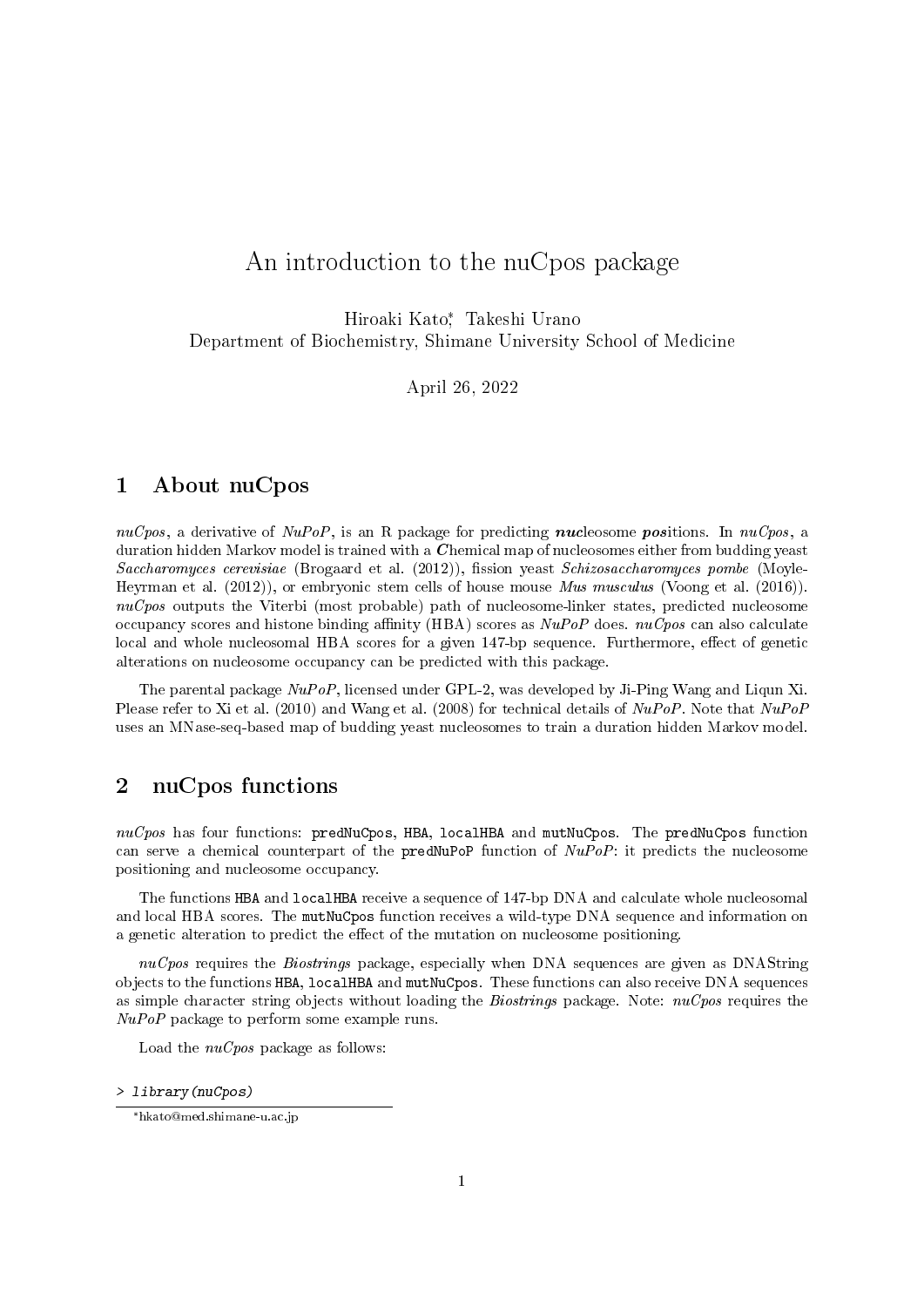## 3 Performing predictions with predNuCpos

The predNuCpos function acts like the predNuPoP function of  $NuPop$ . When the  $ActLikePredNuPop$ argument is set as TRUE, predNuCpos reads a DNA sequence file in FASTA format and invokes a Fortran subroutine to perform predictions. The prediction results will be saved in the working directory.  $TRPIARStx1.fasta$ , the DNA sequence of  $TRPIARS1$  circular minichromosome (1,465 bp) (Fuse et al. (2017)), in extdata can be used for an example run. Call the predNuCpos function as follows:

```
> predNuCpos(file = system.file("extdata", "TRP1ARS1x1.fasta",
```

```
+ package = "nuCpos"), species = "sc", smoothHBA = FALSE,
```

```
+ ActLikePredNuPoP = TRUE)
```
The argument file is the path to the fasta file. The argument species can be specified as follows: mm  $= M.$  musculus; sc  $= S.$  cerevisiae; sp  $= S.$  pombe. Re-scaling of the nucleosome and linker models for the prediction of other species' nucleosomes are not supported.  $nuCpos$  uses 4th order Markov chain models for the prediction.

The name of the output file will be like  $TRP1ARS11.fasta$  Prediction4.txt. As in the output file produced by the parental  $NuPoP$  package, it will contain five columns:

- 1. Position: position in the input DNA sequence.
- 2. P-start: probability that a nucleosome starts at.
- 3. Occup: nucleosome occupancy score.
- 4. N/L: Viterbi path (1 and 0 for the nucleosome and linker states, respectively).
- 5. Affinity: histone binding affinity score.

To import the output into R, the readNuPoP function of  $NuPoP$  can be used:

```
> library(NuPoP)
> results.TRP1ARS1x1 <- readNuPoP("TRP1ARS1x1.fasta_Prediction4.txt",
+ startPos = 1, endPos = 1465)
> results.TRP1ARS1x1[1:5,]
 Position P.start Occup N/L Affinity
1 1 0.000 0.000 0 NA
2 2 0.000 0.000 0 NA
3 3 0.000 0.000 0 NA
4 4 0.001 0.001 0 NA
5 5 0.005 0.006 0 NA
```
The arguments startPos and endPos are used to import a part of the prediction results. In this example, the prediction results for the whole tested sequence is imported. First and last 73-bp regions do not have HBA scores (Affinity) as they cannot be calculated. The HBA scores start from the 74th position:

```
> results.TRP1ARS1x1[72:76,]
```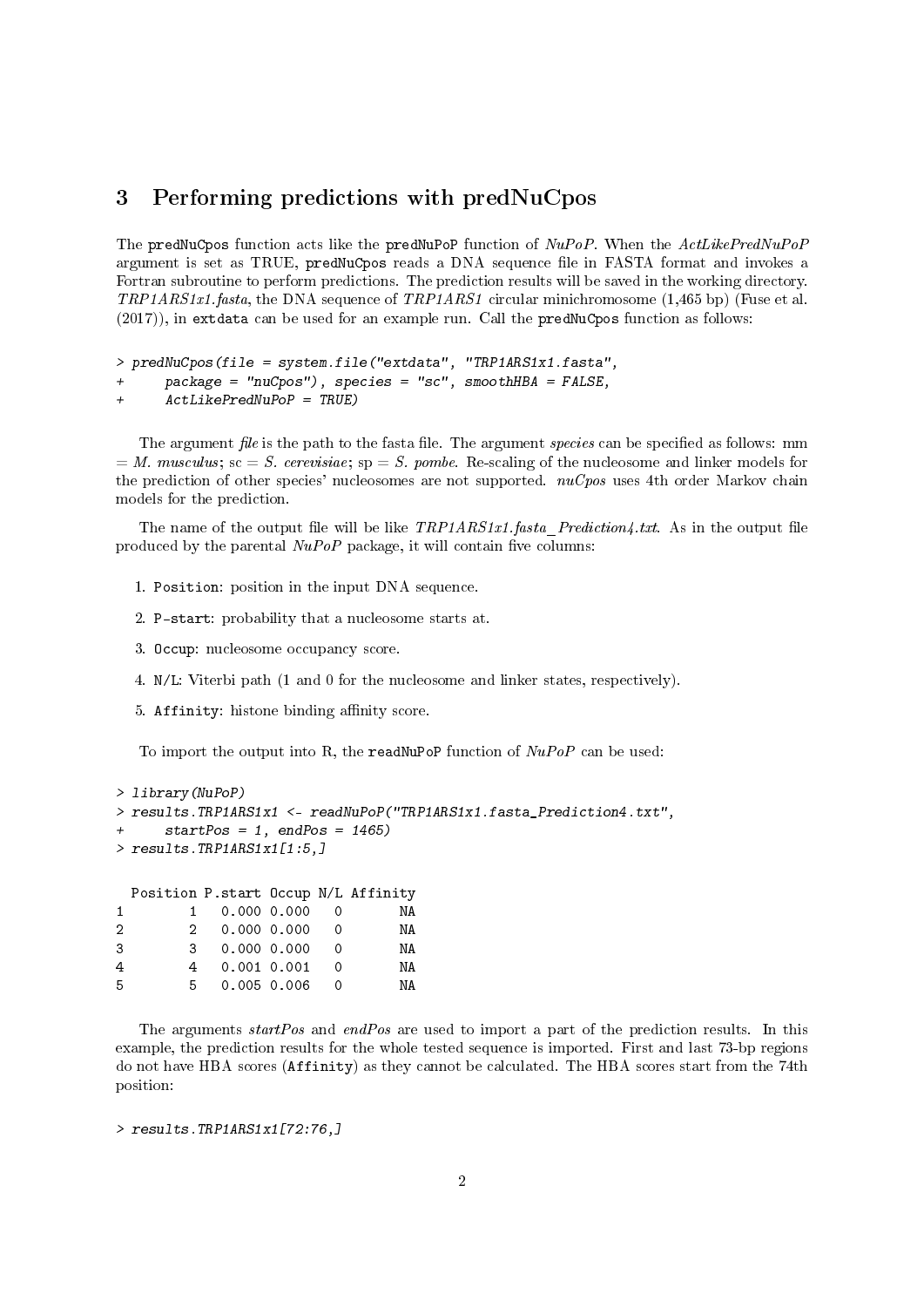|     | Position P.start Occup N/L Affinity |                |                  |          |
|-----|-------------------------------------|----------------|------------------|----------|
| 72. |                                     | 72 0.001 0.893 |                  | ΝA       |
| 73  |                                     | 73 0.000 0.893 | $\blacksquare$ 1 | ΝA       |
| 74  |                                     | 74 0.000 0.893 | $\mathbf{1}$     | 0.346    |
| 75  | 75                                  | 0.000 0.893    | $\blacksquare$ 1 | $-4.435$ |
| 76  | 76                                  | 0.000 0.893    | $\blacksquare$ 1 | $-3.429$ |

For visualization of the prediction results, the plotNuPoP function of  $NuPop$  can be used. This function draws two plots in the graphical window. The top one shows predicted nucleosome occupancy. In the bottom one, probability of a nucleosome to start at the given position (blue vertical lines) and the Viterbi path (red lines) are shown as well as the nucleosome occupancy (gray).

> plotNuPoP(results.TRP1ARS1x1)



**Nucleosome occupancy plot**

For prediction of nucleosome positioning in short circular DNA, one can use a triplicated sequence for prediction and read only the central copy for the evaluation. By triplicating the DNA, inaccurate prediction near the DNA ends, which are joined to each other in the circular form, can be avoided.

```
> predNuCpos(file = system.file("extdata", "TRP1ARS1x3.fasta",
+ package = "nuCpos"), species = "sc", smoothHBA = FALSE,
```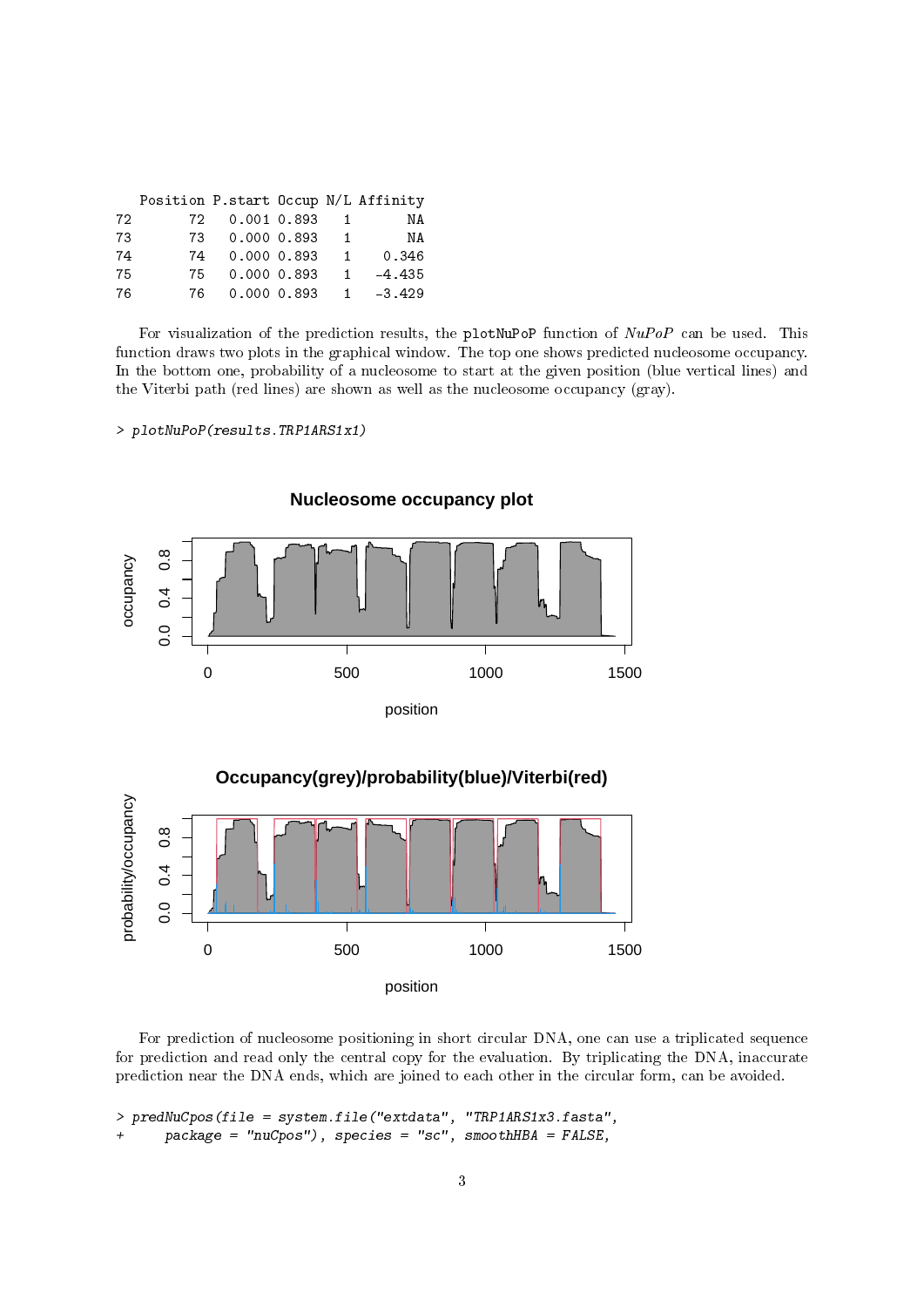```
+ ActLikePredNuPoP = TRUE)
> results.TRP1ARS1 <- readNuPoP("TRP1ARS1x3.fasta_Prediction4.txt",
     startPos = 1466, endPos = 2930)
```
Here, TRP1ARS1x3.fasta in extdata is a triplicated sequence (4,395 bp) of the  $TRPIARSI$  minichromosome (1,465 bp). The central part (from the coordinate 1,466 to 2,930) of the prediction results is read by readNuPoP. They are apparently different from the previous results near the terminal regions.

```
> par(mfrow = c(2, 1))> plot(x = 1:1465, y = results. TRP1ARS1x1[,3], type = "n",vlim = c(-0.05, 1), xlab = "Position from the EcoRI site #1",
+ ylab = "probability/occupancy")
> title("Not triplicated")
> polygon(c(1, 1:1465, 1465), c(0, results.TRP1ARS1x1[,3], 0), col = 8)
> points(x = 1:1465, y = results.TRP1ARS1x1[,4], type = "1", col = 2)
> points(x = 1:1465, y = results.TRP1ARS1x1[, 2], type = "h", col = 4)
> plot(x = 1:1465, y = results. TRPIARS1[, 3], type = "n",+ ylim = c(-0.05, 1), xlab = "Position from the EcoRI site #1",
+ ylab = "probability/occupancy")
> title("Triplicated: central copy")
> polygon(c(1, 1:1465, 1465), c(0, results.TRP1ARS1[,3], 0), col = 8)
> points(x = 1:1465, y = results.TRP1ARS1[,4], type = "1", col = 2)
> points(x = 1:1465, y = results.TRP1ARS1[, 2], type = "h", col = 4)
```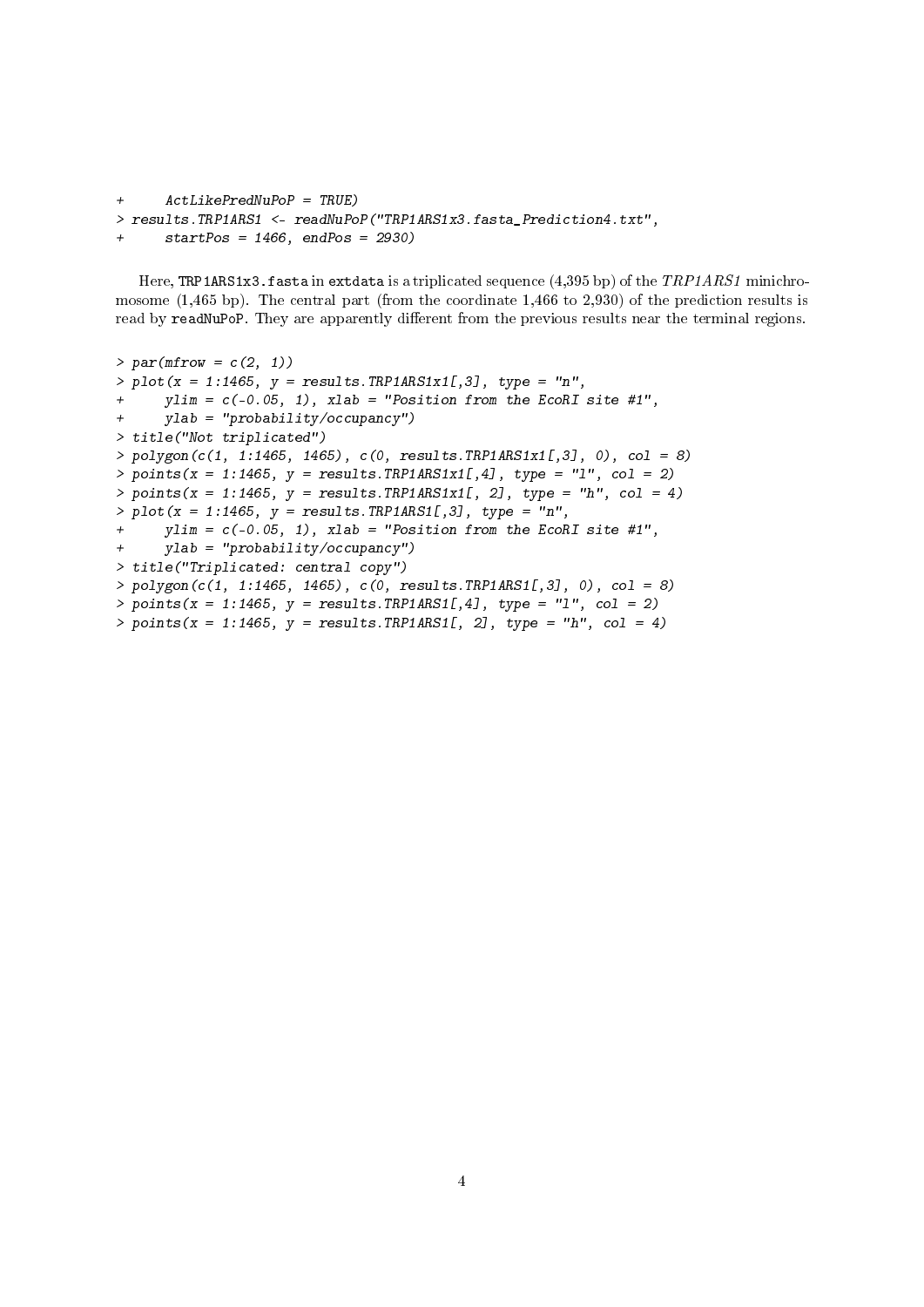

The main difference between the predNuCpos function of  $nuCpos$  and the predNuPoP function of  $NuPoP$  is the nucleosome maps for constructing statistical models. As  $NuPoP$  is based on an MNasebased-map, it can be affected by MNase's enzymatic preference to cut AT-rich sequence.

For comparison, use the predNuPoP function of NuPoP and plot the results alongside those obtained with  $nuCpos$ . Please ignore the line starting with *Prediction output* and running past the right margin because it cannot be suppressed.

```
> predNuPoP(file = system.file("extdata", "TRP1ARS1x3.fasta",
     package = "nuCpos"), species = 7, model = 4)
```
Prediction output: '/tmp/RtmpEDvuFD/Rbuild29b0b966ad4086/nuCpos/vignettes/TRP1ARS1x3.fasta\_Predictio

```
> results.NuPoP <- readNuPoP("TRP1ARS1x3.fasta_Prediction4.txt",
+ startPos = 1466, endPos = 2930)
> par(mfrow = c(2, 1))> plot(x = 1:1465, y = results. TRPIARS1[, 3], type = "n",ylim = c(-0.05, 1), xlab = "Position from the EcoRI site #1",ylab = "probability/occupancy")
> title("NuCpos: Eight nucleosomes on the Viterbi path")
```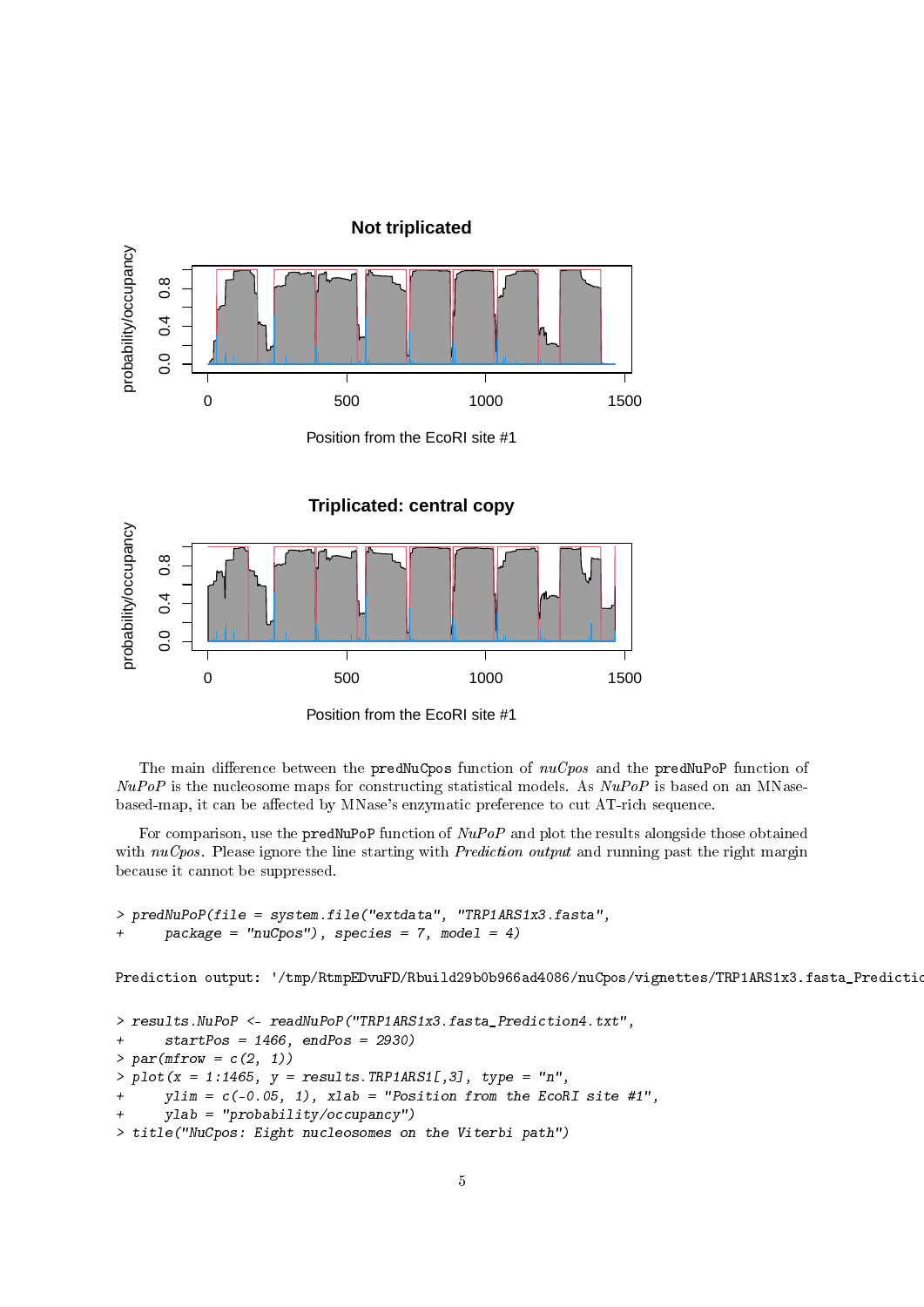```
> polygon(c(1, 1:1465, 1465), c(0, results.TRP1ARS1[,3], 0), col = 8)
> points(x = 1:1465, y = results.FRP1ARS1[, 4], type = "1", col = 2)> points(x = 1:1465, y = results.TRP1ARS1[, 2], type = "h", col = 4)> text(x = 800, y = 0.5, labels = "*", cex = 2)
> plot(x = 1:1465, y = results.NuPoP[, 3], type = "n",ylim = c(-0.05, 1), xlab = "Position from the EcoRI site #1",+ ylab = "probability/occupancy")
> title("NuPoP: Seven nucleosomes on the Viterbi path")
> polygon(c(1, 1:1465, 1465), c(0, results.NuPoP[,3], 0), col = 8)
> points(x = 1:1465, y = results.NuPoP[,4], type = "1", col = 2)
> points(x = 1:1465, y = results. NuPoP[, 2], type = "h", col = 4)
```


Position from the EcoRI site #1



As shown above, eight and seven nucleosomes are predicted along the TRP1ARS1 minichromosome by  $nuCpos$  and  $NuPoP$ , respectively. Most of the nucleosomes predicted by  $nuCpos$  are in similar locations in vivo (Fuse et al. (2017)). The predicted nucleosomes  $#1$ -4 appear to correspond to the in vivo nucleosomes IV-VII, which locates in the  $TRP1$  gene. Whereas the predicted nucleosomes  $#6-8$  appear to correspond to the in vivo nucleosomes I-III, which locates between the DNase hypersensitive regions (HSR) A and B. The predicted nucleosome  $#5$  (labeled with \*) is positioned in the in vivo nucleosome free region HSR-A, which contains the DNA replication origin  $ARSI$ , where origin recognition complex may inhibit nucleosome formation in vivo.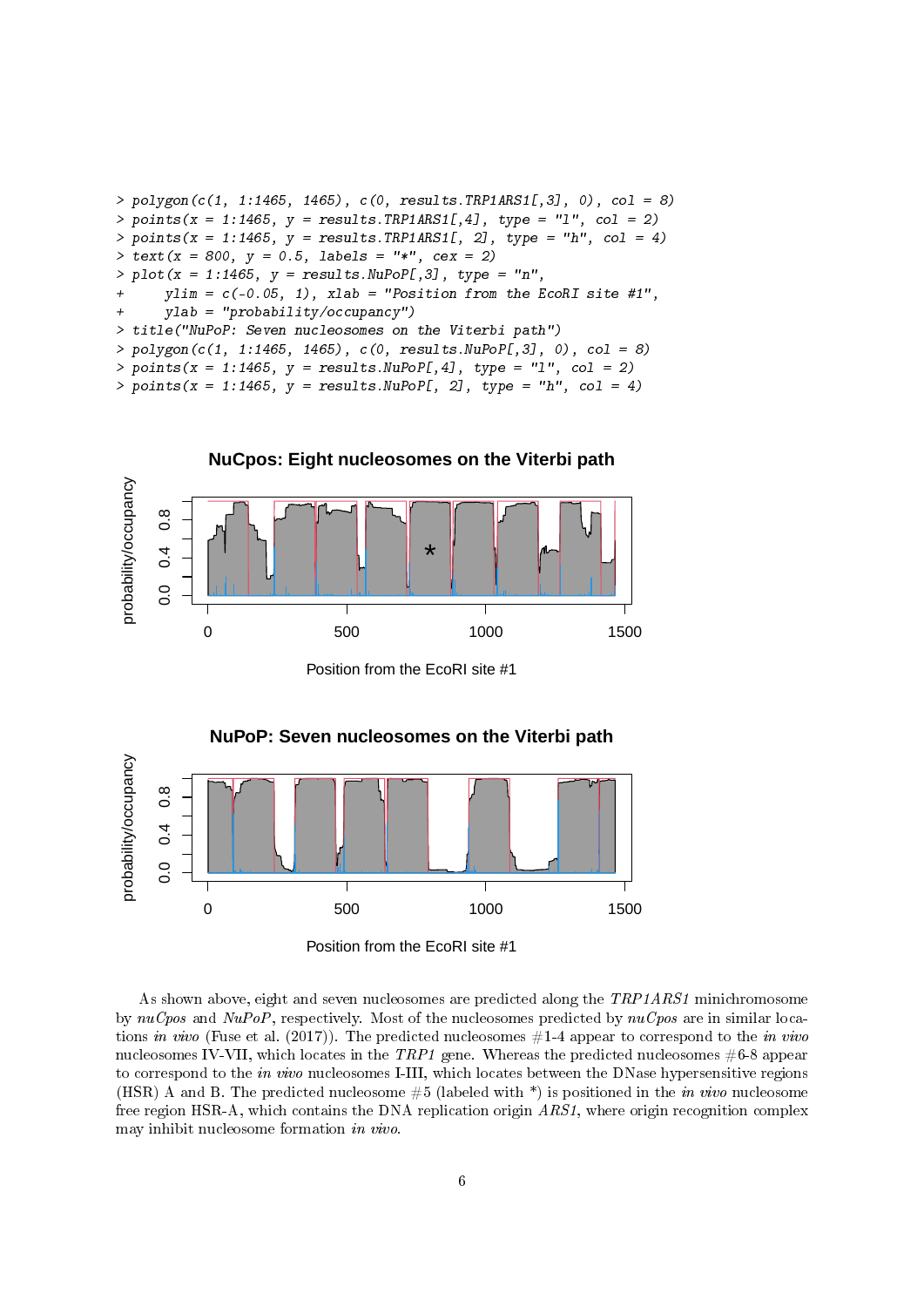By specifying the argument smoothHBA as TRUE, HBA scores can be smoothed in a 55-bp window as being done by the predNuPoP function of  $NuPoP$ .

```
> predNuCpos(file = system.file("extdata", "TRP1ARS1x3.fasta",
+ package = "nuCpos"), species = "sc", smoothHBA = TRUE,
+ ActLikePredNuPoP = TRUE)
> results.TRP1ARS1.smooth <- readNuPoP("TRP1ARS1x3.fasta_Prediction4.txt",
+ startPos = 1466, endPos = 2930)
> par(mfrow = c(2, 1))> plot(x = 1:1465, y = results. TRP1ARS1[, 3], type = "n",+ ylim = c(-0.05, 1), xlab = "Position from the EcoRI site #1",
+ ylab = "probability/occupancy")
> title("Occupancy(grey)/probability(blue)/Viterbi(red)")
> polygon(c(1, 1:1465, 1465), c(0, results.TRP1ARS1[,3], 0), col = 8)
> points(x = 1:1465, y = results.TRP1ARS1[,4], type = "1", col = 2)
> points(x = 1:1465, y = \text{results}.TRP1ARS1[, 2], type = "h", col = 4)
> plot(x = 1:1465, y = results. TRPIARS1[, 5], type = "n",+ xlab = "Position from the EcoRI site #1",
+ ylab = "HBA", main = "HBA(red)/smoothed HBA(blue)")
> points(x = 1:1465, y = results.TRP1ARS1[,5], type = "1", col = 2)
> points(x = 1:1465, y = results.RP1ARS1.smooth[, 5], type = "1", col = 4)
```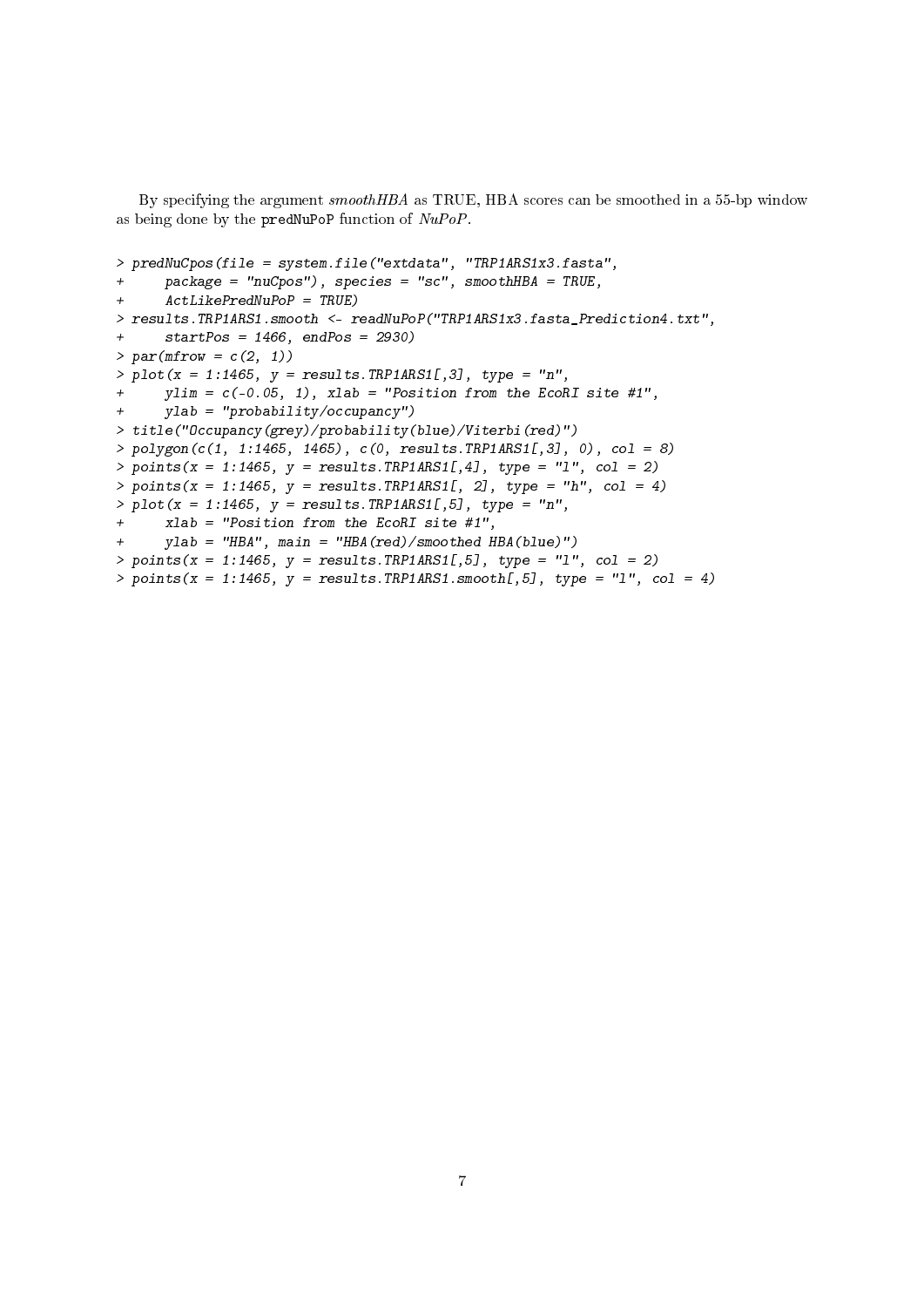

As shown as a red line in the bottom one of the above plots, non-smoothed HBA scores in eukaryotic sequences exhibit about 10-bp periodicity. The dyads of predicted nucleosomes usually locate at the coordinates with high HBA scores. HBA scores in the output of predNuCpos can be standardized as being done by the predNuPoP function of  $NuPoP$  by specifying the argument std of predNuCpos as TRUE. The default setting for std is FALSE.

When the argument  $ActLikePredNuPoP$  is set as FALSE, which is the default setting, predNuCpos receives a character string or DNAString object as inseq. In this case, prediction results will be returned to the R environment, and no file will be generated in the working directory. The input sequence (inseq) must not contain characters other than A/C/G/T.

The results will contain five columns:

- 1. pos: position in the input DNA sequence.
- 2. pstart: probability that a nucleosome starts at.
- 3. nucoccup: nucleosome occupancy score.
- 4. viterbi: Viterbi path (1 and 0 for the nucleosome and linker states, respectively).
- 5. affinity: histone binding affinity score.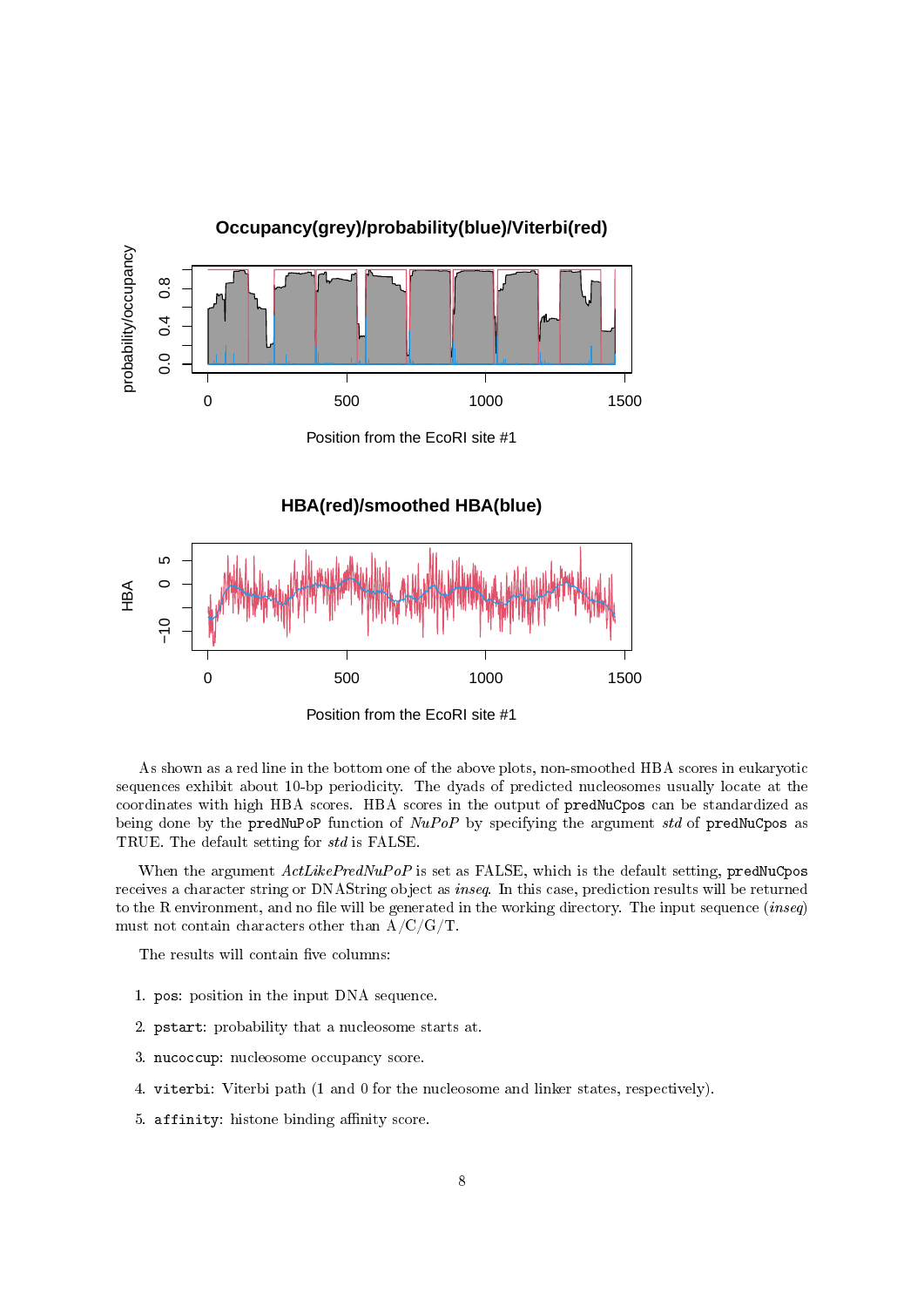```
> TRP1ARS1 \leq paste(scan(file =
+ system.file("extdata", "TRP1ARS1x1.fasta", package = "nuCpos"),
+ what = character(), skip = 1), sep = "", collapse = "")
> results.TRP1ARS1.internal <-
+ predNuCpos(inseq = TRP1ARS1, species = "sc", smoothHBA = FALSE,
+ ActLikePredNuPoP = FALSE)
> results.TRP1ARS1.internal[72:76,]
  pos pstart nucoccup viterbi affinity
72 72 9.802925e-04 0.8926019 1 NA
73 73 3.182192e-04 0.8929201 1 NA
74 74 5.025299e-05 0.8929704 1 0.3456824
75 75 5.160730e-06 0.8929756
76 76 1.397652e-06 0.8929769 1 -3.4287470
```
#### 4 Histone binding affinity score calculation with HBA

HBA score can be calculated for a given 147-bp sequence with the HBA function. In the examples bellow, a character string object inseq and a DNAString object INSEQ with the same 147-bp DNA sequences are given to HBA. Note: the Biostrings package is required for the latter case.

```
> load(system.file("extdata", "inseq.RData", package = "nuCpos"))
> HBA(inseq = inseq, species = "sc")
      HBA
-2.460025
> for(i in 1:3) cat(substr(inseq, start = (i-1)*60+1,
+ stop = (i-1)*60+60, "\n")
ATCGAGAATCCCGGTGCCGAGGCCGCTCAATTGGTCGTAGACAGCTCTAGCACCGCTTAA
ACGCACGTACGCGCTGTCCCCCGCGTTTTAACCGCCAAGGGGATTACTCCCTAGTCTCCA
GGCACGTGTCAGATATATACATCCGAT
> load(system.file("extdata", "INSEQ_DNAString.RData",
+ package = "nuCpos"))
> INSEQ
147-letter DNAString object
seq: ATCGAGAATCCCGGTGCCGAGGCCGCTCAATTGGTC...TAGTCTCCAGGCACGTGTCAGATATATACATCCGAT
> HBA(inseq = INSEQ, species = "sc")
      HBA
-2.460025
```
The argument inseq is the character string object to be given. Alternatively, a DNAString object can be used here. The length of DNA must be 147 bp. The argument species can be specified as follows:  $mm = M.$  musculus;  $sc = S.$  cerevisiae;  $sp = S.$  pombe.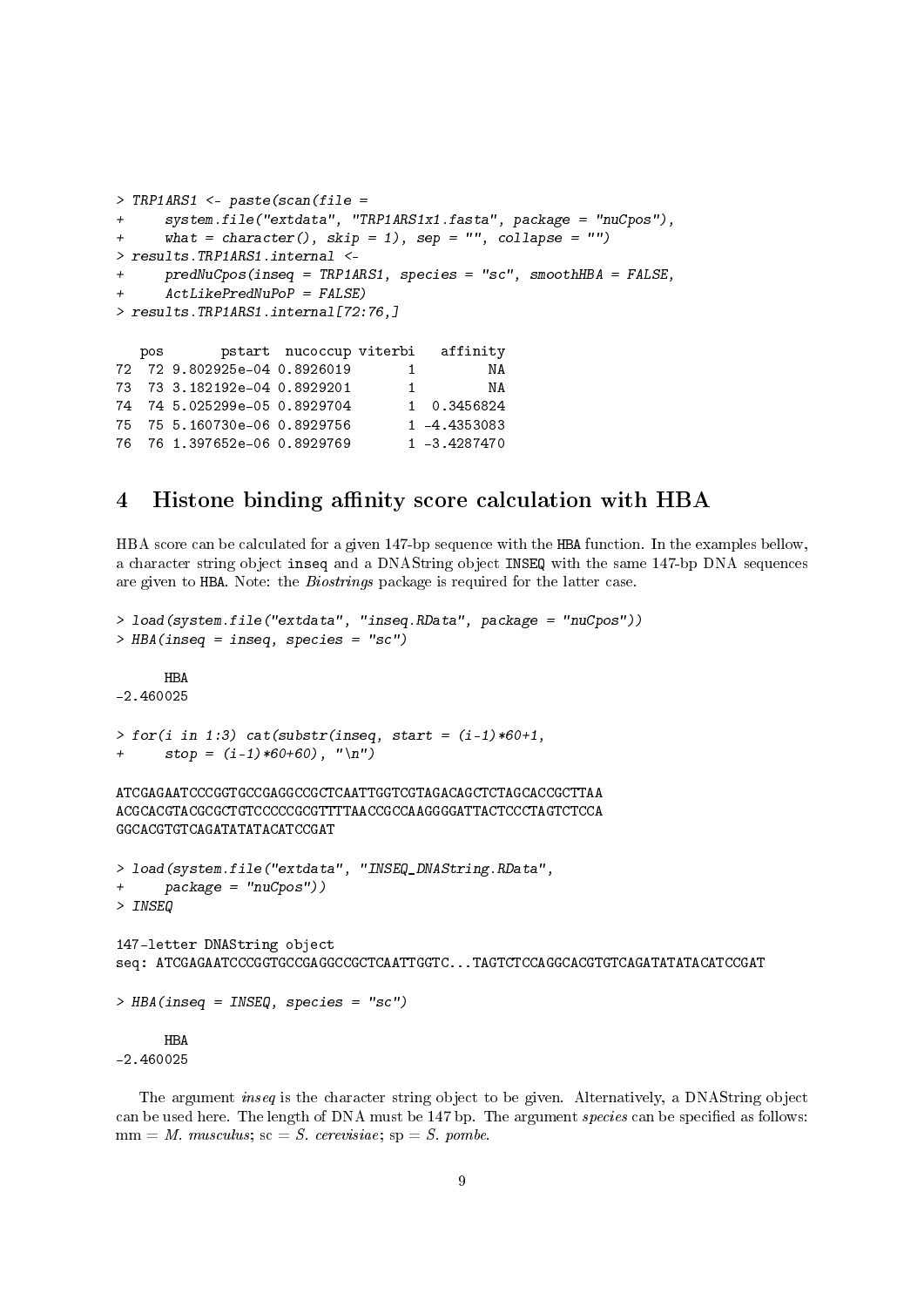## 5 Local histone binding affinity score calculation with localHBA

Local HBA scores are defined as HBA scores for 13 overlapping subnucleosomal segments named A to M. They can be calculated for a given 147-bp sequence with the localHBA function. Like HBA, this function can receive either a character string object or a DNAString object. The segment G corresponds to the central 21 bp region, in which the dyad axis passes through the 11th base position. This means that the local HBA score for the G segment implies the relationship between DNA and histone proteins at around superhelical locations -0.5 and  $+0.5$ . The neighboring F segment, which is 20 bp in length, is for SHLs -1.5 and -0.5. The result of example run shown below suggests that subsequence of inseq around SHL -3.5 and -2.5 is suitable for nucleosome formation.

```
> localHBA(inseq = inseq, species = "sc")
    lHBA_A lHBA_B lHBA_C lHBA_D lHBA_E lHBA_F
-1.56140949 -1.62502354 0.48885990 2.37615568 2.90458625 -1.35195919
    lHBA_G lHBA_H lHBA_I lHBA_J lHBA_K lHBA_L
-3.13228907 -0.32208031 0.27650871 0.01922002 0.49787625 -0.17151500
    lHBA_M
-1.27186158
> barplot(localHBA(inseq = inseq, species = "sc"),
```

```
names.\arg = LETTERS[1:13], xlab = "Nucleosomal subsegments",
```
+ ylab = "local HBA", main = "Local HBA scores for inseq")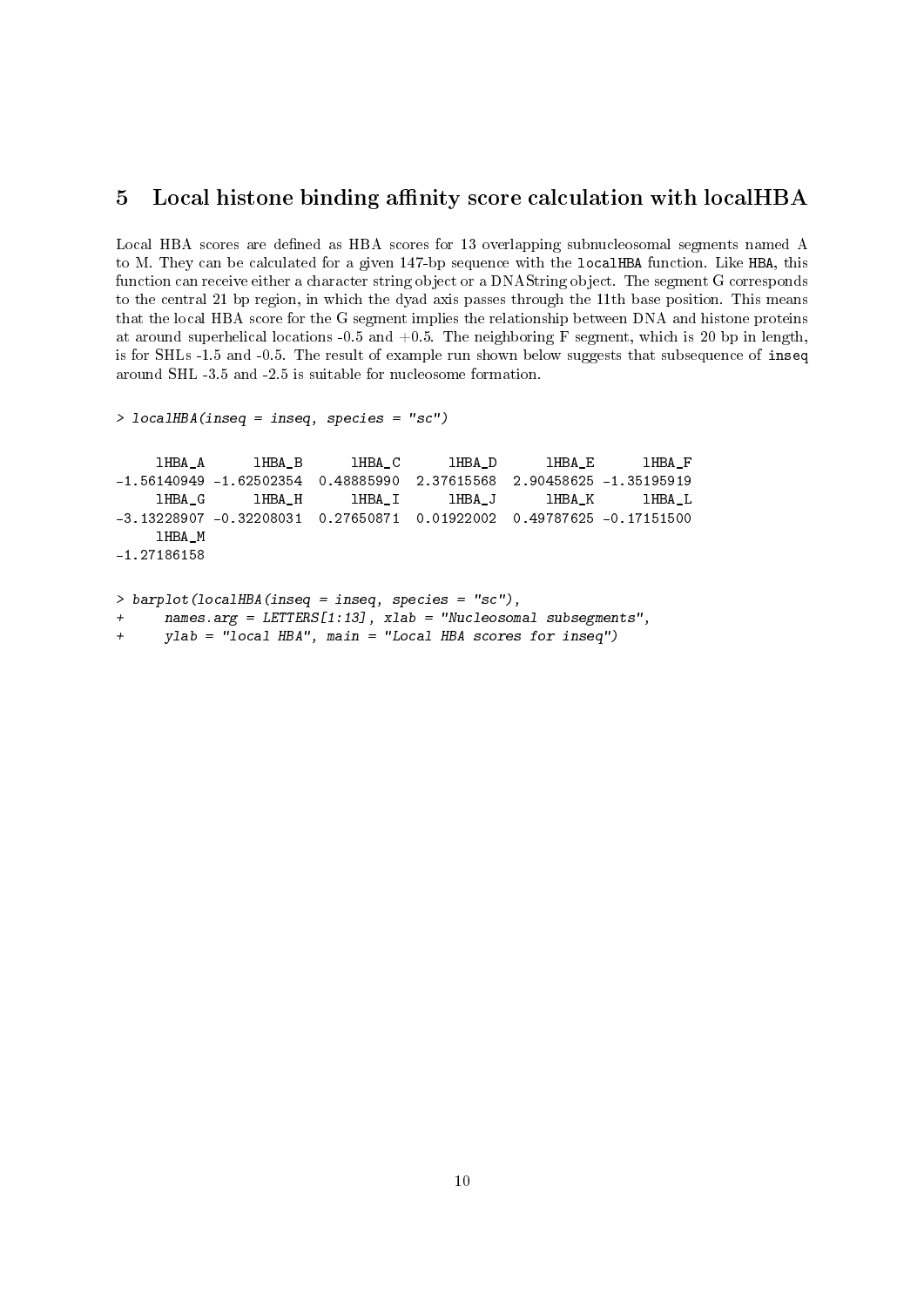**Local HBA scores for inseq**



# 6 Prediction of nucleosome positioning in wild-type and mutant sequences with mutNuCpos

The function mutNuCpos is designed to examine the effect of genetic alterations on nucleosome positioning. In the example run below, the TALS circular minichromosome (1,811 bp) is used as a wild-type sequence. Ichikawa et al.  $(2014)$  showed that insertion of telomere repeats into the TALS minichromosome inhibits formation of positioned nucleosome in vivo. Here, a 178-bp telomere repeat sequence is inserted at the base position 1,464 of TALS.

```
> TALS <- paste(scan(file =
+ system.file("extdata", "TALS.fasta", package = "nuCpos"),
+ what = character(), skip = 1), sep = "", collapse = "")
> for(i in 1:23) cat(substr(TALS,+ start = (i-1)*80+1, stop = (i-1)*80+80, "\n")
```
AATTCGGTCGAAAAAAGAAAAGGAGAGGGCCAAGAGGGAGGGCATTGGTGACTATTGAGCACGTGAGTATACGTGATTAA GCACACAAAGGCAGCTTGGAGTATGTCTGTTATTAATTTCACAGGTAGTTCTGGTCCATTGGTGAAAGTTTGCGGCTTGC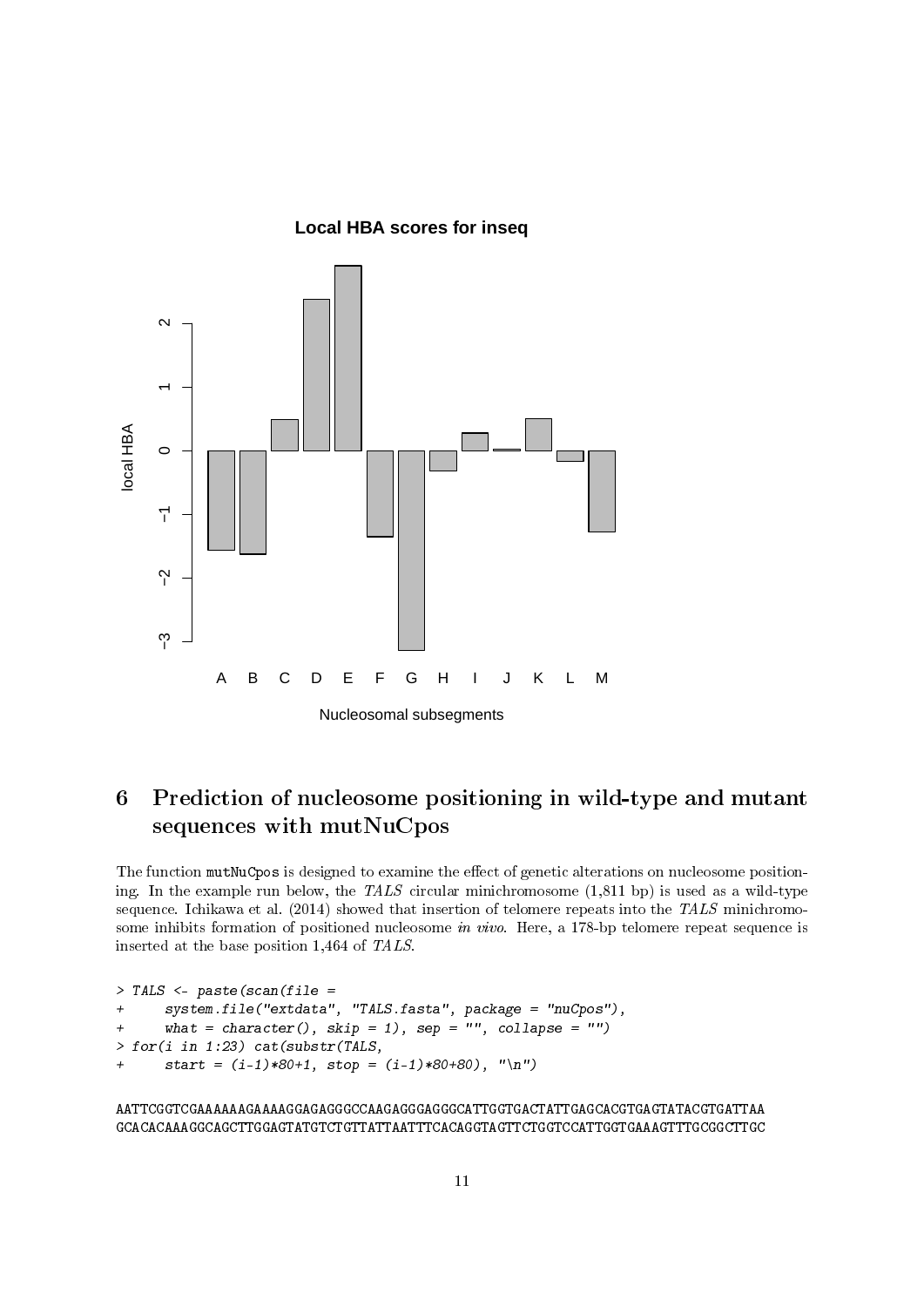AGAGCACAGAGGCCGCAGAATGTGCTCTAGATTCCGATGCTGACTTGCTGGGTATTATATGTGTGCCCAATAGAAAGAGA ACAATTGACCCGGTTATTGCAAGGAAAATTTCAAGTCTTGTAAAAGCATATAAAAATAGTTCAGGCACTCCGAAATACTT GGTTGGCGTGTTTCGTAATCAACCTAAGGAGGATGTTTTGGCTCTGGTCAATGATTACGGCATTGATATCGTCCAACTGC ATGGAGATGAGTCGTGGCAAGAATACCAAGAGTTCCTCGGTTTGCCAGTTATTAAAAGACTCGTATTTCCAAAAGACTGC AACATACTACTCAGTGCAGCTTCACAGAAACCTCATTCGTTTATTCCCTTGTTTGATTCAGAAGCAGGTGGGACAGGTGA ACTTTTGGATTGGAACTCGATTTCTGACTGGGTTGGAAGGCAAGAGAGCCCCGAAAGCTTACATTTTATGTTAGCTGGTG GACTGACGCCAGAAAATGTTGGTGATGCGCTTAGATTAAATGGCGTTATTGGTGTTGATGTAAGCGGAGGTGTGGAGACA AATGGTGTAAAAGACTCTAACAAAATAGCAAATTTCGTCAAAAATGCTAAGAAATAGGTTATTACTGAGTAGTATTTATT TAAGTATTGTTTGTGCACTTGCCTGCAGGCCTTTTGAAAAGCAAGCATAAAAGATCTAAACATAAAATCTGTAAAATAAC AAGATGTAAAGATAATGCTAAATCATTTGGCTTTTTGATTGATTGTACAGGAAAATATACATCGCAGGGGGTTGACTTTT ACCATTTCACCGCAATGGAATCAAACTTGTTGAAGAGAATGTTCACAGGCGCATACGCTACAATGACCCGATTCTTGCTA GCCTTTTCTCGGTCTTGCAAACAACCGCCGGCAGCTTAGTATATAAATACACATGTACATACCTCTCTCCGTATCCTCGT AATCATTTTCTTGTATTTATCGTCTTTTCGCTGTAAAAACTTTATCACACTTATCTCAAATACACTTATTAACCGCTTTT ACTATTATCTTCTACGCTGACAGTAATATCAAACAGTGACACATATTAAACACAGTGGTTTCTTTGCATAAACACCATCA GCCTCAAGTCGTCAAGTAAAGATTTCGTGTTCATGCAGATAGATAACAATCTATATGTTGATAATTAGCGTTGCCTCATC AATGCGAGATCCGTTTAACCGGACCCTAGTGCACTTACCCCACGTTCGGTCCACTGTGTGCCGAACATGCTCCTTCACTA TTTTAACATGTGGAATTCGAGCTCGGTCGAAAATGATGAACGGCAATAATGCAACAGTTTTCATATCTGAAACAATTGTA TATGTGCGAAGCAGCGTGTAAATTTCCCTATTAGGTAATTACATGGCAAAAAAAATAAGAAACTATTTTCTTAAAGTCTA GAGTCGACCTGCAGGCATGCAAGCTAGCTTGGCGTAATCATGGTCATAGCTGTTTCCTGTGTGAAATTGTTATCCGCTCA CAATTCCACACAACATACGAGCCGGAAGCATAAAGTGTAAAGCCTGGGGTGCCTAATGAGTGAGCTAACTCACATTAATT GCGTTGCGCTCACTGCCCGCTTTCCAGTCGGGAAACCTGTCGTGCCAGCGG

```
> TTAGGGx29 <- paste(scan(file =
```

```
+ system.file("extdata", "TTAGGGx29.fasta", package = "nuCpos"),
```

```
what = character(), skip = 1), sep = "", collapse = "")
```

```
> for(i in 1:3) cat(substr(TTAGGGX29,
```

```
start = (i-1)*80+1, stop = (i-1)*80+80), "\n")
```
TTAGGGTTAGGGTTAGGGTTAGGGTTAGGGTTAGGGTTAGGGTTAGGGTTAGGGTTAGGGTTAGGGTTAGGGTTAGGGTT AGGGTTAGGGTTAGGGTTAGGGTTAGGGTTAGGGTTAGGGTTAGGGTTAGGGTTAGGGTTAGGGTTAGGGTTAGGGTTAG GGTTAGGGTTAGGGAGCT

```
> mut.results <- mutNuCpos(wtseq = TALS, site = 1464, ins = TTAGGGx29,
```

```
+ species = "sc", smoothHBA = TRUE, plot.window = 601,
```

```
+ ylim.HBA = c(-15, 0), show.occup.window = TRUE,
```

```
+ annotation = data.frame(name = "alpha2", color = "purple",
```

```
left = 1534, right = 1559), full = TRUE)
```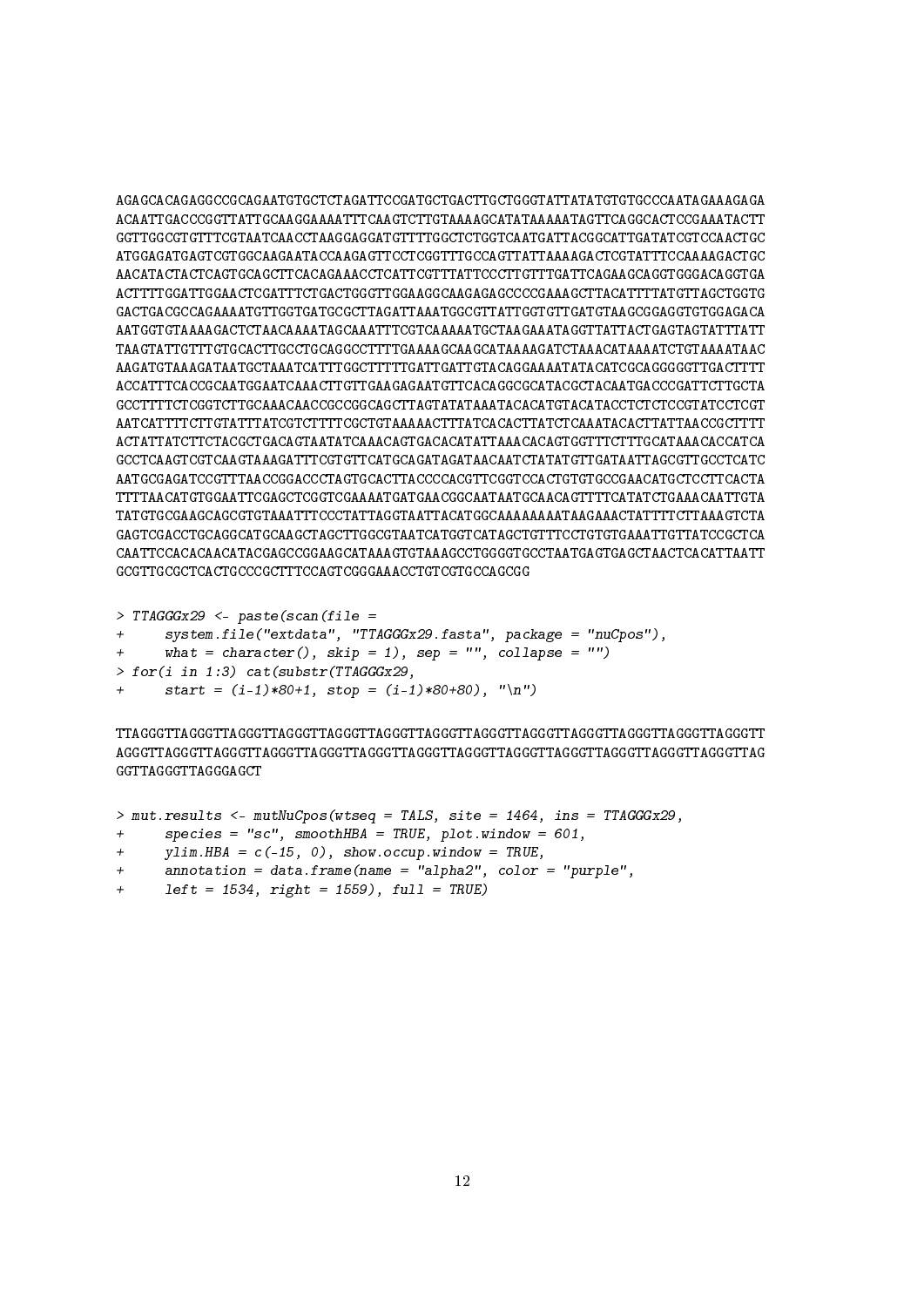



The function mutNuCpos can receive either character string objects or DNAString objects as the arguments wtseq and ins. The position of insertion is specified by the argument site. The argument species is set as in other functions such as predNuCpos. When show.occup.window is TRUE, the regions used for calculation of Difference in occupancy, which is stored in the results (or printed in the console when full = TRUE), are shaded in the nucleosome occupancy plots.

mutNuCpos does not save any data in the working directory. To receive calculation results from the function, use the assignment operator and set the *full* argument as TRUE to do so. One can obtain the prediction results for a wild-type sequence (or a mutant sequence by giving it as wtseq) by setting the arguments ins and del as defaults.

The argument *annotation* is useful for indicating positions of relevant elements. In this example, the alpha-2 operator is shown as purple horizontal lines. The red horizontal lines indicate insertions.

This function receives a wild-type DNA sequence longer than 1,000 bp. The sequence can only contain A, C, G and T. The received sequence is mutagenized and pentaplicated before performing predictions to avoid terminal effects. The coordinates (pos) for the results are with respect to the central copy of the pentaplicated sequence.

```
> mut.results[(((1811+76)*2)-3):(((1811+76)*2)+3),]
     pos pstart nucoccup viterbi affinity
3771 -207 8.766279e-06 0.9239269 1 -3.047591
```